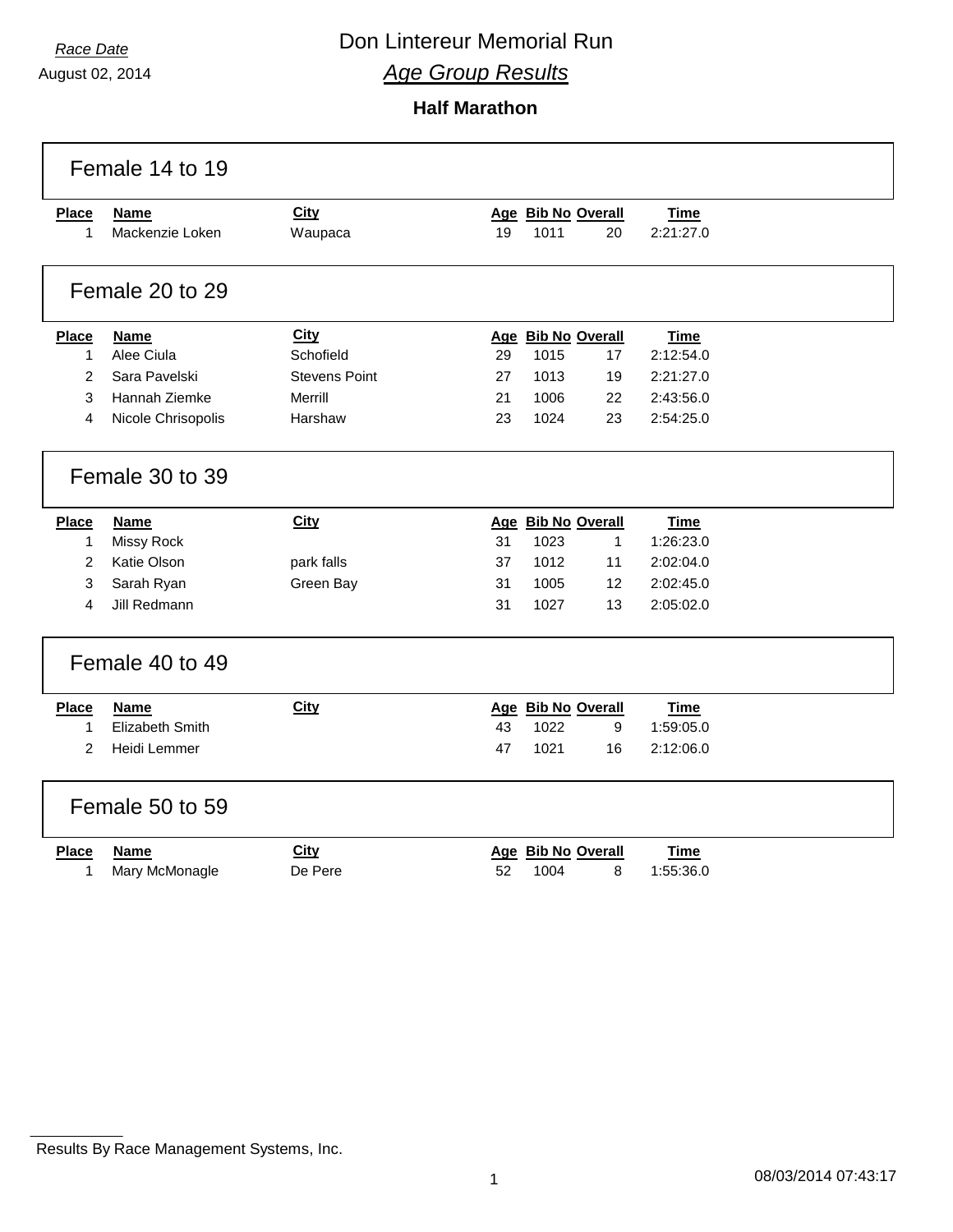August 02, 2014

**Half Marathon**

|                | Male 20 to 29         |                      |    |      |                    |             |  |
|----------------|-----------------------|----------------------|----|------|--------------------|-------------|--|
| <b>Place</b>   | <b>Name</b>           | <b>City</b>          |    |      | Age Bib No Overall | <b>Time</b> |  |
| 1              | <b>Brandon Perlow</b> | <b>Buffalo Grove</b> | 27 | 1007 | 4                  | 1:36:41.0   |  |
| $\overline{2}$ | Ryan Schlabach        | Cedarburg            | 29 | 1017 | $\overline{7}$     | 1:53:15.0   |  |
|                | Male 30 to 39         |                      |    |      |                    |             |  |
| <b>Place</b>   | <b>Name</b>           | <b>City</b>          |    |      | Age Bib No Overall | <b>Time</b> |  |
| 1              | Jim Strode            |                      | 35 | 1018 | 2                  | 1:34:54.0   |  |
| 2              | Kyle Rogers           |                      | 30 | 1019 | 10                 | 2:00:49.0   |  |
| 3              | John Herber           | Cantonment           | 39 | 1008 | 14                 | 2:10:36.2   |  |
| 4              | Jason Wartgaw         |                      | 39 | 1026 | 15                 | 2:12:05.0   |  |
|                | Male 40 to 49         |                      |    |      |                    |             |  |
| <b>Place</b>   | <b>Name</b>           | <b>City</b>          |    |      | Age Bib No Overall | <b>Time</b> |  |
| 1              | Rob Scherff           |                      | 49 | 1025 | 3                  | 1:36:06.0   |  |
| 2              | Jon Loken             | Waupaca              | 42 | 1010 | 21                 | 2:33:28.0   |  |
|                | Male 50 to 59         |                      |    |      |                    |             |  |
| <b>Place</b>   | <b>Name</b>           | City                 |    |      | Age Bib No Overall | <b>Time</b> |  |
| 1              | Gary Buchanan         | Tomahawk             | 57 | 1009 | 5                  | 1:37:45.0   |  |
| 2              | Daniel Jerzak         |                      | 58 | 1020 | 6                  | 1:48:19.0   |  |
| 3              | <b>Mitch Perlow</b>   | <b>Buffalo Grove</b> | 57 | 1014 | 18                 | 2:17:19.9   |  |
|                |                       |                      |    |      |                    |             |  |

Results By Race Management Systems, Inc.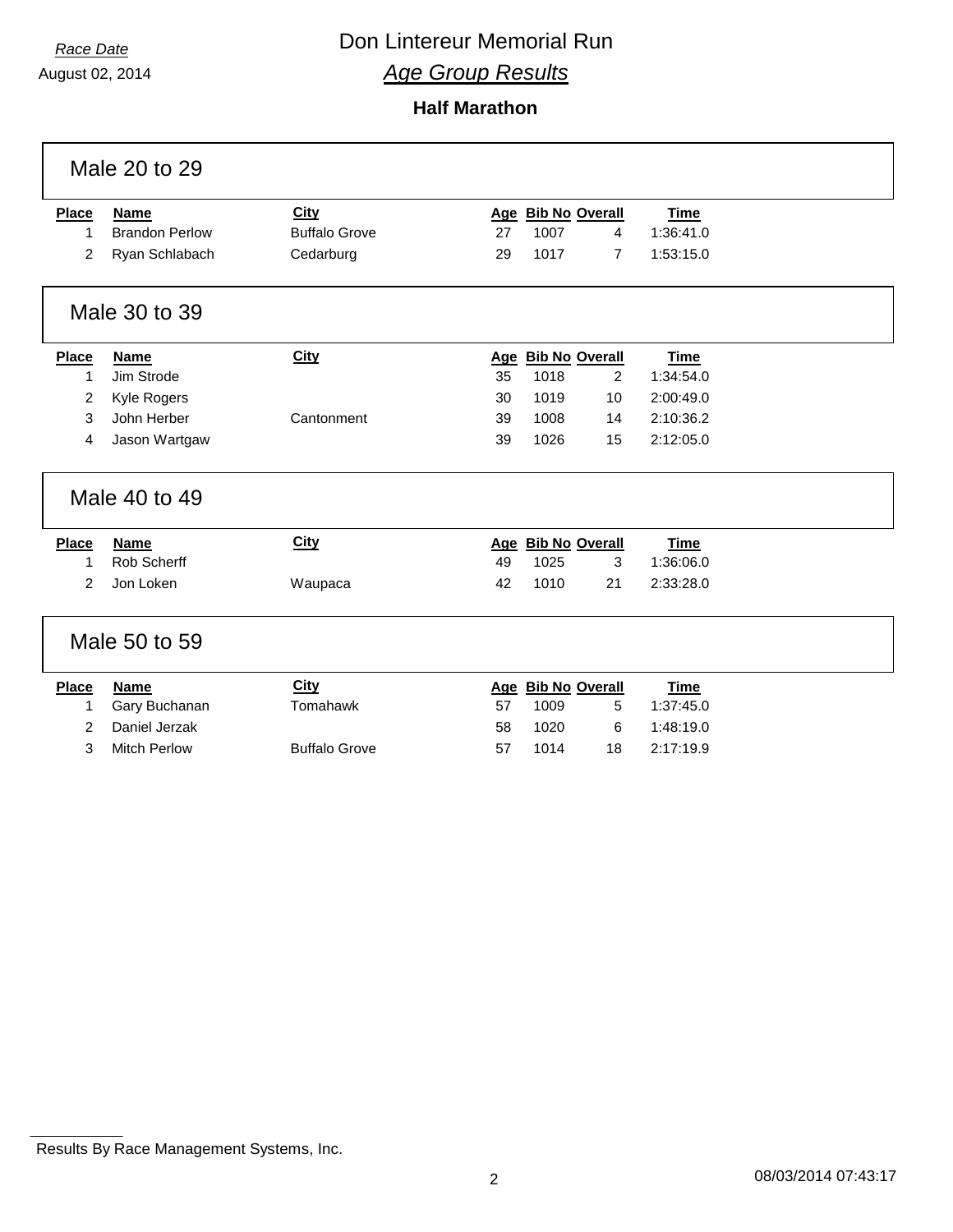August 02, 2014

**10K**

|                | Female 13 and Under |             |    |                    |                |             |  |
|----------------|---------------------|-------------|----|--------------------|----------------|-------------|--|
| <b>Place</b>   | <b>Name</b>         | <b>City</b> |    | Age Bib No Overall |                | Time        |  |
| $\mathbf{1}$   | Autumn Peissig      | Tomahawk    | 11 | 505                | 14             | 1:01:26.0   |  |
|                | Female 20 to 29     |             |    |                    |                |             |  |
| Place          | <b>Name</b>         | <b>City</b> |    | Age Bib No Overall |                | <b>Time</b> |  |
| 1              | Heidi Fish          | Weston      | 29 | 514                | 6              | 49:17.0     |  |
| $\overline{2}$ | Annie Baeten        | Madison     | 29 | 515                | 16             | 1:02:29.0   |  |
| 3              | Courtney Weber      | Milwaukee   | 21 | 1002               | 17             | 1:03:04.5   |  |
| 4              | Nicole Mai          | Milwaukee   | 21 | 1003               | 18             | 1:03:04.7   |  |
|                | Female 30 to 39     |             |    |                    |                |             |  |
| <b>Place</b>   | Name                | <b>City</b> |    | Age Bib No Overall |                | <b>Time</b> |  |
| 1              | Kathy Howe          |             | 35 | 517                | $\overline{7}$ | 50:08.0     |  |
|                | Female 40 to 49     |             |    |                    |                |             |  |
| <b>Place</b>   | Name                | City        |    | Age Bib No Overall |                | Time        |  |
| 1              | Joanne Lazore       |             | 48 | 522                | 10             | 54:09.0     |  |
| 2              | Kim Blum            |             | 43 | 518                | 11             | 54:10.0     |  |
| 3              | Denise Peissig      | Tomahawk    | 40 | 504                | 12             | 58:07.0     |  |
| 4              | Lynnette Fittante   | Antigo      | 45 | 513                | 13             | 59:35.0     |  |
| 5              | Kimberly Hilgendorf | Tomahawk    | 48 | 502                | 15             | 1:01:32.0   |  |
| 6              | Anne Mai            | St. Germain | 46 | 506                | 19             | 1:03:21.0   |  |
|                | Female 50 to 59     |             |    |                    |                |             |  |
| Place          | <b>Name</b>         | <b>City</b> |    | Age Bib No Overall |                | Time        |  |
| 1              | Lorie Graupmann     | Hopkins     | 54 | 501                | 20             | 1:11:42.0   |  |
| 2              | Kathy Johnson       | Tomahawk    | 54 | 510                | 22             | 1:19:15.0   |  |

Results By Race Management Systems, Inc.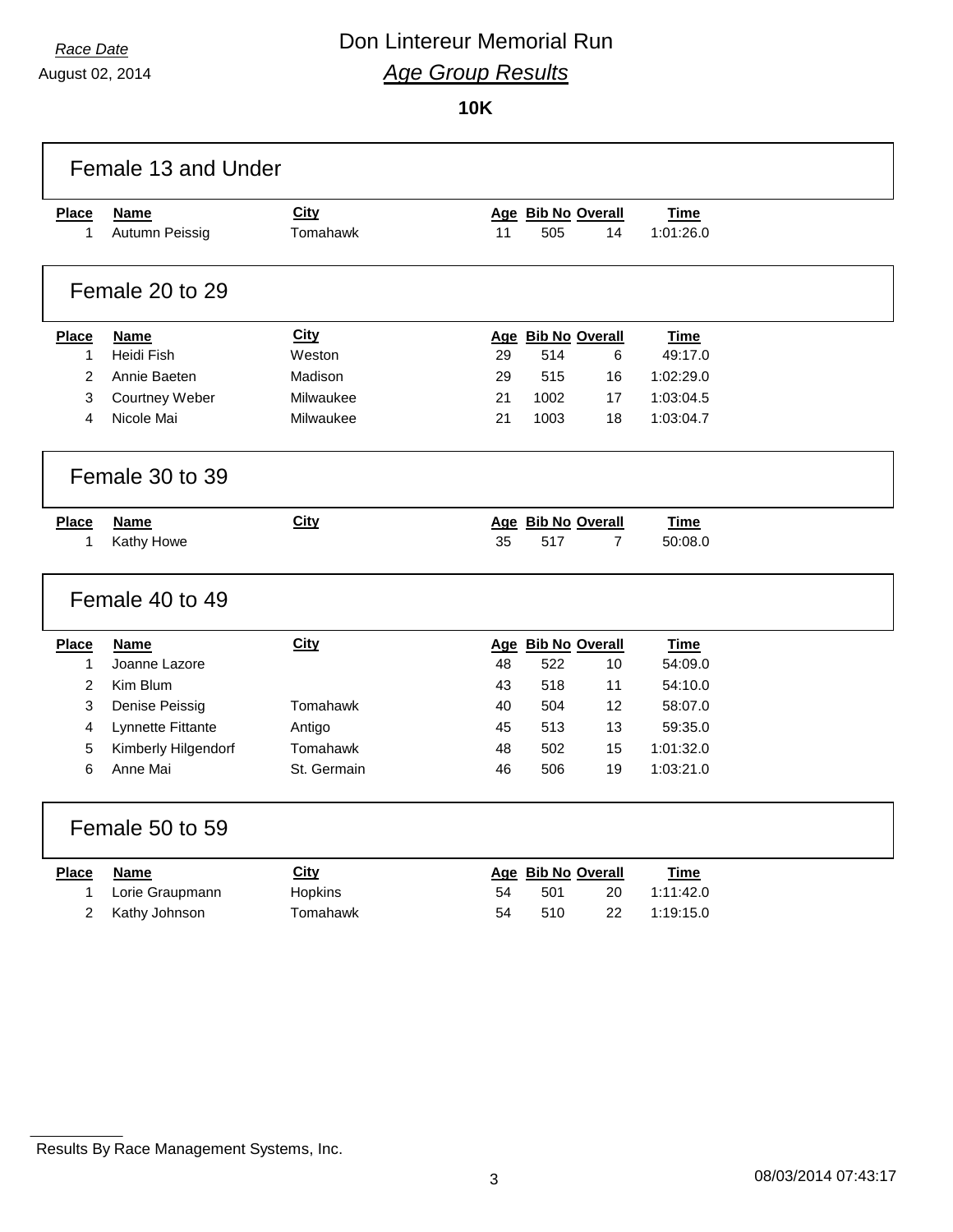August 02, 2014

#### **10K**

|                   | Male 14 to 19                |                |                                                                |  |
|-------------------|------------------------------|----------------|----------------------------------------------------------------|--|
| <b>Place</b><br>1 | <b>Name</b><br>Jacob McGuire | <b>City</b>    | Age Bib No Overall<br><b>Time</b><br>17<br>519<br>5<br>46:49.0 |  |
|                   | Male 20 to 29                |                |                                                                |  |
| <b>Place</b><br>1 | <b>Name</b><br>Dustin Zebro  | City<br>Wausau | Age Bib No Overall<br>Time<br>24<br>509<br>4<br>46:19.9        |  |
|                   | Male 30 to 39                |                |                                                                |  |
| <b>Place</b>      | <b>Name</b>                  | <b>City</b>    | Age Bib No Overall<br><b>Time</b>                              |  |
| $\mathbf{1}$      | <b>Justin Lund</b>           |                | 33<br>516<br>37:01.0<br>$\mathbf{1}$                           |  |
| 2                 | Derek Tassler                | Tomahawk       | 503<br>2<br>40:22.0<br>39                                      |  |
| 3                 | Joshua Gaedtke               | Tomahawk       | 37<br>512<br>9<br>52:58.0                                      |  |
|                   | Male 50 to 59                |                |                                                                |  |
| <b>Place</b>      | <b>Name</b>                  | <b>City</b>    | Age Bib No Overall<br><b>Time</b>                              |  |
| 1                 | Mike Dreuth                  | Rhinelander    | 507<br>51<br>3<br>42:36.0                                      |  |
|                   | Male 60 to 69                |                |                                                                |  |
| <b>Place</b>      | <b>Name</b>                  | <b>City</b>    | Age Bib No Overall<br><b>Time</b>                              |  |
| 1                 | frank hinterleitner          | Tomahawk       | 63<br>508<br>8<br>51:17.0                                      |  |
| 2                 | John Ley                     |                | 61<br>521<br>21<br>1:11:47.0                                   |  |
|                   | Male 70 and Over             |                |                                                                |  |
| Place             | <b>Name</b>                  | City           | Age Bib No Overall<br>Time                                     |  |
| 1                 | <b>Jack Knese</b>            |                | 520<br>1:21:21.0<br>76<br>23                                   |  |

Results By Race Management Systems, Inc.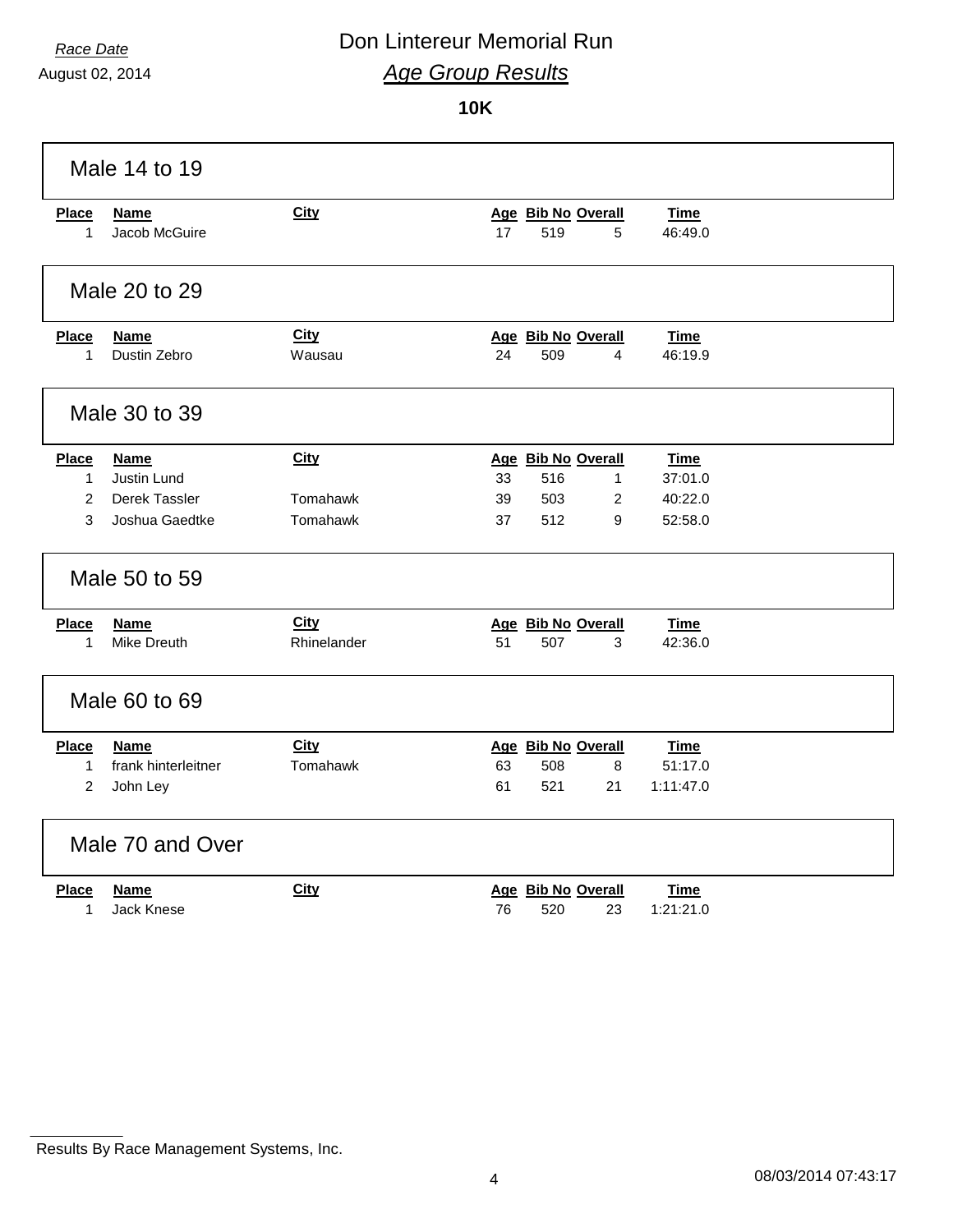August 02, 2014

**5K**

|              | Female 13 and Under      |               |    |                    |    |             |  |
|--------------|--------------------------|---------------|----|--------------------|----|-------------|--|
| <b>Place</b> | <b>Name</b>              | <b>City</b>   |    | Age Bib No Overall |    | <b>Time</b> |  |
| 1            | Kaylie Svacina           | Tomahawk      | 12 | 28                 | 24 | 29:59.0     |  |
| 2            | Natalie McNeely          | Neenah        | 11 | 8                  | 34 | 32:50.0     |  |
|              | Female 14 to 19          |               |    |                    |    |             |  |
| <b>Place</b> | <b>Name</b>              | City          |    | Age Bib No Overall |    | <b>Time</b> |  |
| 1            | Talyn Jones              | Tomahawk      | 17 | 39                 | 4  | 23:28.0     |  |
| 2            | Autum Schenzel           |               | 14 | 56                 | 11 | 25:29.0     |  |
| 3            | Susan Waye               | Tomahawk      | 16 | 47                 | 12 | 25:48.0     |  |
| 4            | <b>Rylie Flohr</b>       | Tomahawk      | 14 | 46                 | 20 | 28:21.0     |  |
| 5            | Morgan Waye              | Tomahawk      | 14 | 48                 | 31 | 31:44.0     |  |
| 6            | <b>Katie Detert</b>      | Gleason       | 16 | 33                 | 36 | 33:51.0     |  |
|              | Female 20 to 29          |               |    |                    |    |             |  |
| <b>Place</b> | <b>Name</b>              | City          |    | Age Bib No Overall |    | <b>Time</b> |  |
| 1            | Keshia Bentley           | Tomohawk      | 28 | 64                 | 15 | 27:02.0     |  |
| 2            | Nicole Lemmer            | Edgar         | 25 | $\overline{7}$     | 26 | 30:25.0     |  |
| 3            | <b>Brittany Detert</b>   | Junction City | 25 | 32                 | 35 | 33:50.0     |  |
| 4            | Leeanne Gunther          | Tomahawk      | 21 | 35                 | 37 | 34:37.0     |  |
| 5            | <b>Keely Graettinger</b> | Madison       | 26 | 26                 | 64 | 52:40.0     |  |
| 6            | <b>Claire Giese</b>      | Eau Claire    | 26 | 25                 | 65 | 52:41.0     |  |
|              | Female 30 to 39          |               |    |                    |    |             |  |
| <b>Place</b> | <b>Name</b>              | <b>City</b>   |    | Age Bib No Overall |    | <b>Time</b> |  |
| 1            | Kate Foley               |               | 34 | 58                 | 9  | 25:15.0     |  |
| 2            | <b>Rachel Tassler</b>    | Tomahawk      | 38 | 16                 | 13 | 26:05.0     |  |
| 3            | Amy Ploeckelman          | Tomahawk      | 36 | 34                 | 42 | 36:46.0     |  |
| 4            | Michelle Schueller       | Rothschild    | 35 | 5                  | 49 | 45:13.0     |  |
|              |                          |               |    |                    |    |             |  |
|              |                          |               |    |                    |    |             |  |

Results By Race Management Systems, Inc.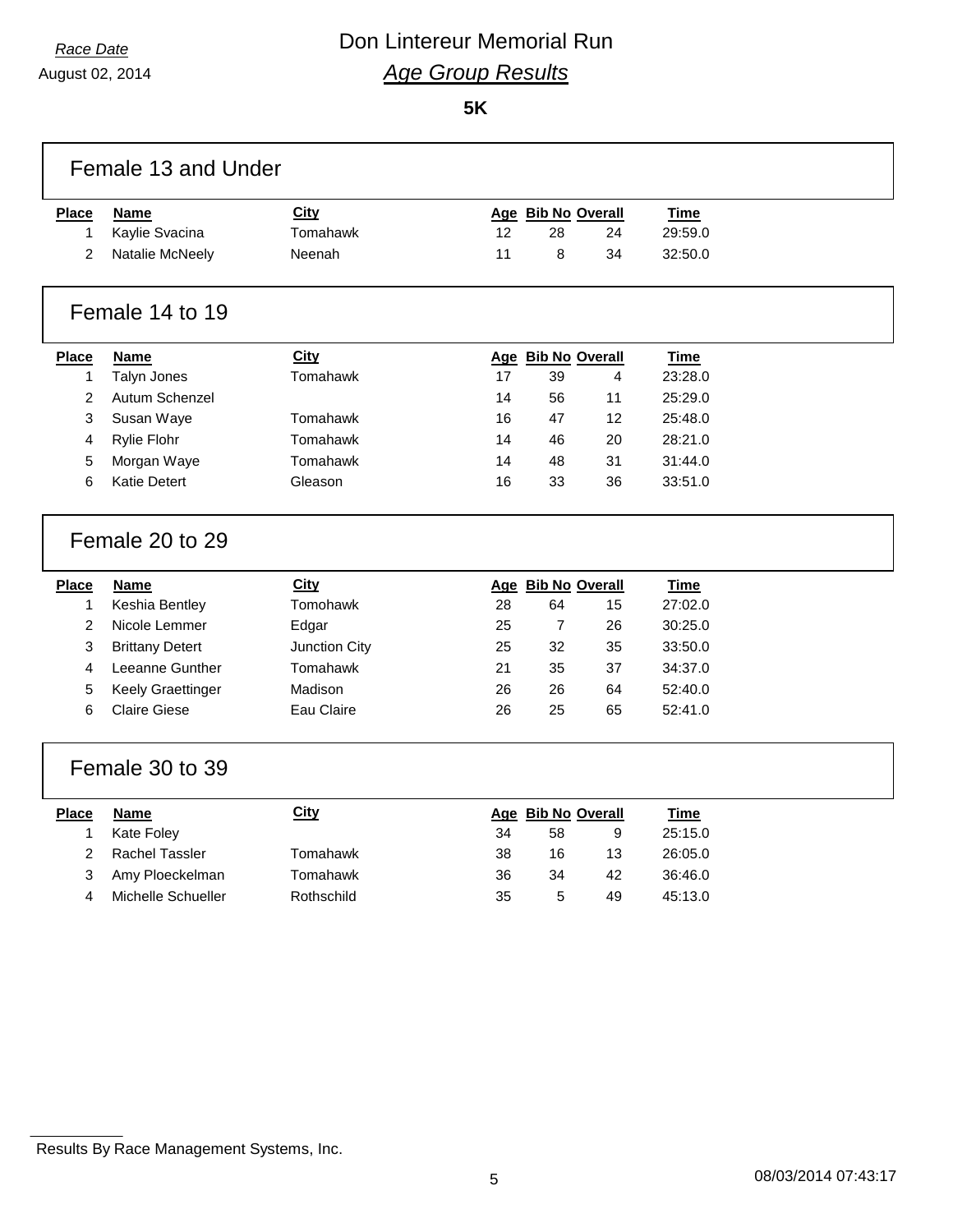August 02, 2014

**5K**

|              | Female 40 to 49          |                      |    |                    |    |             |  |
|--------------|--------------------------|----------------------|----|--------------------|----|-------------|--|
| <b>Place</b> | <b>Name</b>              | <b>City</b>          |    | Age Bib No Overall |    | Time        |  |
| 1            | <b>Heather Leverance</b> | Tomahawk             | 40 | 43                 | 8  | 24:51.0     |  |
| 2            | Michelle Flohr           | Tomahawk             | 42 | 45                 | 27 | 30:48.0     |  |
|              | Female 50 to 59          |                      |    |                    |    |             |  |
| <b>Place</b> | <b>Name</b>              | City                 |    | Age Bib No Overall |    | <b>Time</b> |  |
| 1            | Lunette Dehnel           | Wausau               | 51 | 42                 | 25 | 30:22.0     |  |
| 2            | Sarah Galloy             | Tomahawk             | 51 | 14                 | 30 | 31:24.0     |  |
| 3            | Ann Hendrick             | Minocqua             | 54 | 12                 | 33 | 32:33.0     |  |
| 4            | Donna Lemmer             | Edgar                | 51 | 6                  | 38 | 34:49.0     |  |
| 5            | Lois Mischler            | De Pere              | 52 | 4                  | 44 | 37:22.0     |  |
| 6            | <b>Terrilynn Strode</b>  |                      | 52 | 55                 | 47 | 43:28.0     |  |
| 7            | Visenta Goetz            | Tomahawk             | 52 | 10                 | 48 | 45:12.0     |  |
| 8            | Mary Kay Miller          |                      | 52 | 61                 | 51 | 48:18.0     |  |
| 9            | Dee Gillette             |                      | 52 | 60                 | 52 | 48:19.0     |  |
| 10           | Vicki Perlow             | <b>Buffalo Grove</b> | 54 | 30                 | 53 | 49:09.0     |  |
| 11           | <b>Opal Perlow</b>       |                      | 52 | 57                 | 54 | 49:10.0     |  |
| 12           | Julie Behnke             | Tgerton              | 51 | 13                 | 55 | 51:50.0     |  |
| 13           | Gina Mulder              | Rothschild           | 55 | 11                 | 56 | 51:51.0     |  |
| 14           | Kathi Donovan            | Clearwater           | 52 | $\mathbf{1}$       | 57 | 52:22.0     |  |
| 15           | <b>Karen Thiesse</b>     | Jackson              | 50 | 17                 | 58 | 52:23.0     |  |
| 16           | Dawn Flinn               | Stillwater           | 51 | 22                 | 59 | 52:24.0     |  |
| 17           | Sharon Hibbard           | Appleton             | 51 | 3                  | 60 | 52:25.0     |  |
| 18           | Mary Graettinger         | Rhinelander          | 55 | 24                 | 63 | 52:39.0     |  |
| 19           | Lynn Stocksick           | Tomahawk             | 59 | 18                 | 66 | 56:44.0     |  |
|              |                          |                      |    |                    |    |             |  |

#### Female 60 to 69

| <b>Place</b>  | Name              | City           |    | Age Bib No Overall |    | <u>Time</u> |
|---------------|-------------------|----------------|----|--------------------|----|-------------|
|               | Judy Punke        | Wausau         | 60 | 37                 | 18 | 27:56.0     |
| $\mathcal{P}$ | Linda Herber      | Tomahawk       | 61 | 29                 | 50 | 46:17.0     |
|               | 3 Cynthia Hartman | West Lafayette | 63 | 19                 | 67 | 56:45.0     |

Results By Race Management Systems, Inc.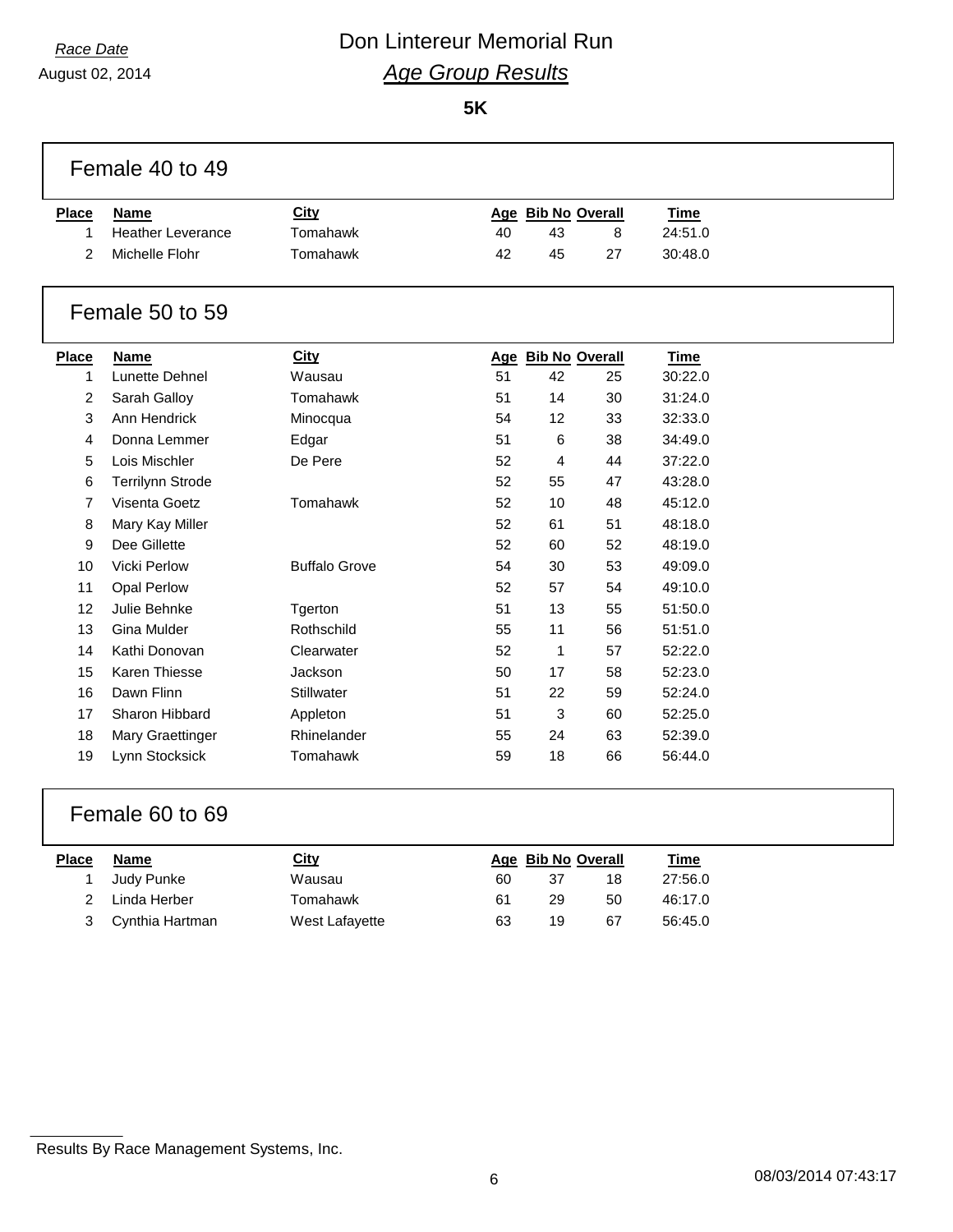August 02, 2014

## *Race Date* **Con Lintereur Memorial Run** *Age Group Results*

**5K**

|              | Female 70 and Over |             |    |    |                    |             |  |
|--------------|--------------------|-------------|----|----|--------------------|-------------|--|
| <b>Place</b> | Name               | <b>City</b> |    |    | Age Bib No Overall | <b>Time</b> |  |
|              | Karen Knese        |             | 74 | 66 | 61                 | 52:37.0     |  |

Results By Race Management Systems, Inc.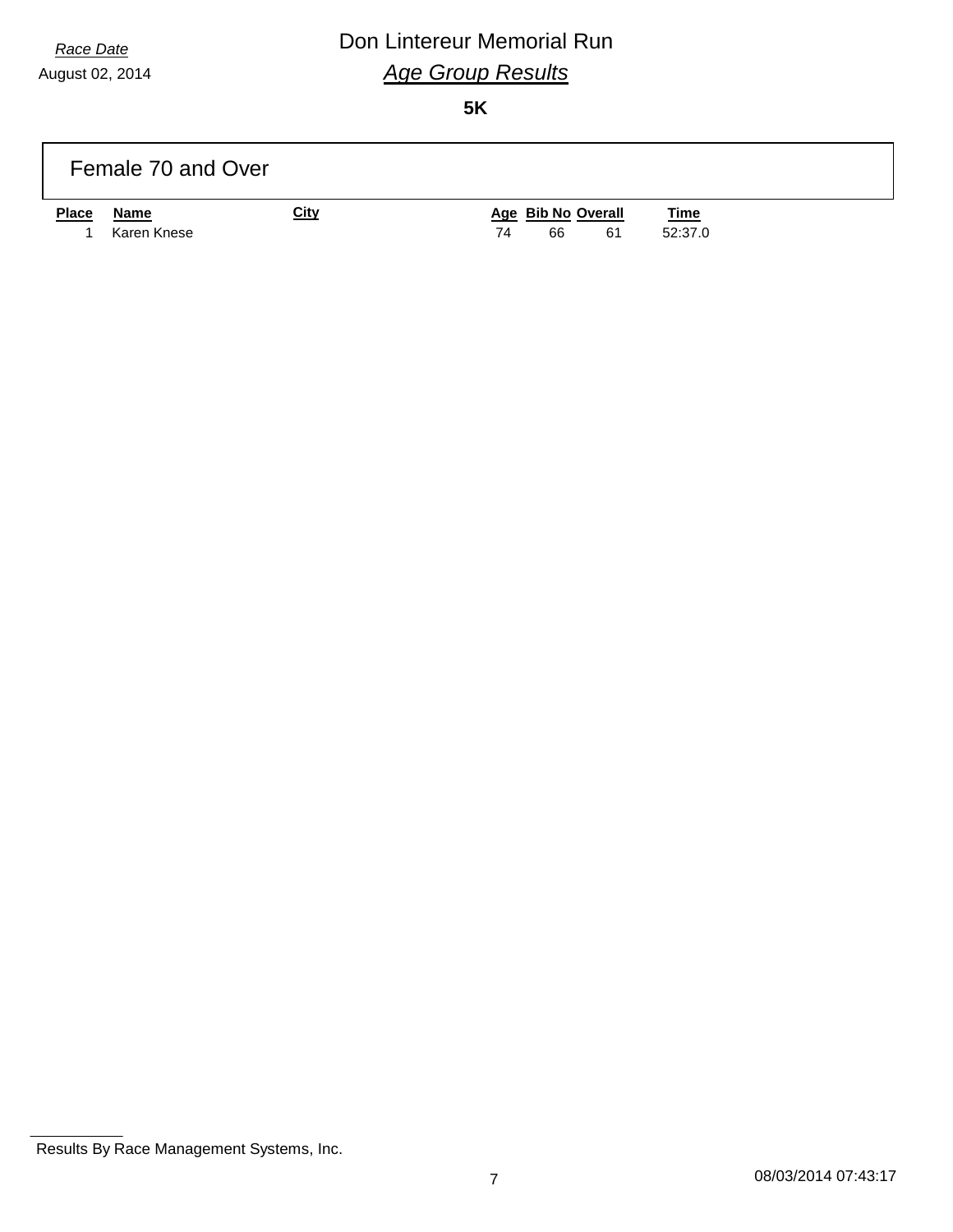August 02, 2014

**5K**

|                         | Male 13 and Under       |                      |    |                    |                         |             |  |
|-------------------------|-------------------------|----------------------|----|--------------------|-------------------------|-------------|--|
| <b>Place</b>            | <b>Name</b>             | <b>City</b>          |    | Age Bib No Overall |                         | <b>Time</b> |  |
| $\mathbf{1}$            | Drew Bolder             | Tomahawk             | 12 | $\overline{c}$     | 5                       | 23:49.9     |  |
| $\overline{2}$          | Evan Ploeckelman        | Tomahawk             | 13 | 9                  | 7                       | 24:40.0     |  |
| 3                       | <b>Micah Arnott</b>     | Tomahawk             | 10 | 20                 | 10                      | 25:19.0     |  |
| 4                       | Heron Lenz              | <b>Fort Collins</b>  | 13 | 51                 | 19                      | 28:11.0     |  |
| 5                       | Jared Leverance         | Tomahawk             | 13 | 44                 | 21                      | 28:35.0     |  |
| 6                       | Isaac Waye              |                      | 13 | 65                 | 40                      | 34:59.0     |  |
|                         | Male 14 to 19           |                      |    |                    |                         |             |  |
| <b>Place</b>            | <b>Name</b>             | <b>City</b>          |    | Age Bib No Overall |                         | <b>Time</b> |  |
| $\mathbf{1}$            | Cannor Koepnick         |                      | 16 | 63                 | 1                       | 18:32.6     |  |
| $\overline{\mathbf{c}}$ | Tyler wihtmann          |                      | 17 | 62                 | $\overline{\mathbf{c}}$ | 19:34.2     |  |
| 3                       | Andrew Olson            | Tomahawk             | 17 | 38                 | 3                       | 22:10.0     |  |
| 4                       | <b>Spencer Fittante</b> | Antigo               | 16 | 49                 | 16                      | 27:11.0     |  |
| 5                       | Kyle Theiler            | Tomahawk             | 16 | 21                 | 17                      | 27:42.0     |  |
| 6                       | Daniel Hanke            |                      | 16 | 68                 | 22                      | 28:42.0     |  |
| $\overline{7}$          | Kole Svacina            | Tomahawk             | 14 | 27                 | 23                      | 28:43.0     |  |
|                         | Male 20 to 29           |                      |    |                    |                         |             |  |
| <b>Place</b>            | <b>Name</b>             | City                 |    | Age Bib No Overall |                         | <b>Time</b> |  |
| $\mathbf{1}$            | <b>Daniel Galloy</b>    | Tomahawk             | 20 | 15                 | 29                      | 31:20.0     |  |
| $\overline{\mathbf{c}}$ | Jeffrey Johnson         | Tomahawk             | 21 | 40                 | 39                      | 34:58.0     |  |
| 3                       | Justin Perlow           | <b>Buffalo Grove</b> | 23 | 31                 | 43                      | 36:58.0     |  |
| 4                       | James Graettinger       | Madison              | 28 | 53                 | 62                      | 52:38.0     |  |
|                         | Male 40 to 49           |                      |    |                    |                         |             |  |
| <b>Place</b>            | <b>Name</b>             | <b>City</b>          |    | Age Bib No Overall |                         | <b>Time</b> |  |
| 1                       | Greg S Schenzel         | Irma                 | 49 | 54                 | 6                       | 24:10.0     |  |
| 2                       | Jody Sherman            | Tomahawk             | 41 | 41                 | 28                      | 31:18.0     |  |
|                         |                         |                      |    |                    |                         |             |  |

Results By Race Management Systems, Inc.